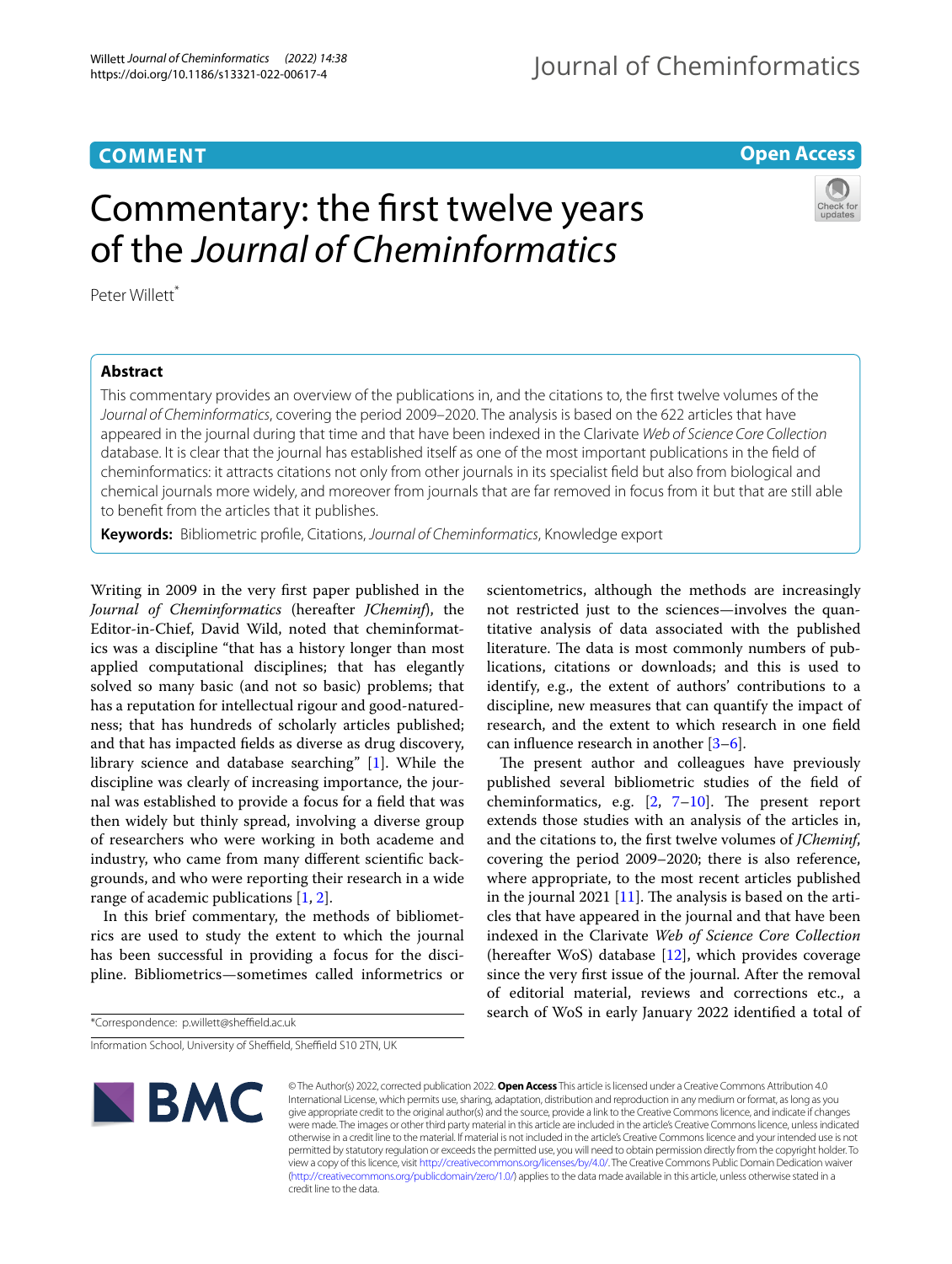622 articles that had been published in *JCheminf* by the end of 2020.

The frequencies of bibliometric data generally follow a power-law distribution and are hence often highly skewed, with a few items in a dataset occurring very often but with most occurring very infrequently [\[13](#page-4-8)]. This behaviour is exemplified by the 622 articles here: these were the work of 1907 diferent authors but the great majority (76.2% of them) were involved in just a single article. Conversely, eleven of the authors provided ten or more contributions, these comprising many important workers in the feld (Andreas Bender, Evan Bolton, Stephen Bryant, Ola Engkvist, Sunghwan Kim, Peter Murray-Rust, Jean-Louis Reymond, Ola Spjuth, Christoph Steinbeck, Gerard van Westen, and Antony Williams). These authors have between them—after taking account of a few joint publications—contributed no less than 18.0% of the total number of *JCheminf* articles. An analogous, highly skewed distribution is obtained when considering the national afliations of the authors' institutions. There are 67 countries represented, with 17 of them providing just a single article, and with the distribution dominated frst by the USA and then by the UK, with 182 and 119 articles respectively. There are only two further countries that have contributed to 50 or more articles in the journal: Germany with 90 and the People's Republic of China with 57. The latter's contributions have grown rapidly throughout the review period: there were none until 2012, but 10 in both 2019 and 2020 (and a further 14 in 2021).

There has been a fair degree of consistency in the subject matter of the articles. Figures  $1(a)$  $1(a)$  and (b) show the 50 most important title words for the periods 2009– 2014 and 2015–2020, respectively (arranged using the EdWordle software [[14\]](#page-4-9), where the size of each word in a word-cloud refects its frequency of occurrence within the titles after the removal of stop-words). While some minor diferences between the two fgures are evident, diferences are much more obvious if one considers the word-cloud illustrating the titles for the 96 most-recent articles that appeared in 2021. This is illustrated in Fig.  $1(c)$  $1(c)$ , where there are multiple words reflecting the current intense interest in the application of AI techniques to cheminformatics (and, of course, to science more generally). Indeed, no less than 54 of these 96 articles were returned in a search for ("artifcial intelligence" OR "deep learning" OR "machine learning" OR "neural network").

The 622 articles had attracted a total of 17,889 citations up to the end of 2020 in WoS, a mean of 28.8 citations per article. As shown in Fig. [2](#page-2-0), the number of citations has grown rapidly year on year as more and more articles become available for citation. Unsurprisingly there were





<span id="page-1-0"></span>just 5 in 2009, but 1346 in 2015 (the frst year to yield more than a thousand citations) and then 4711 in 2020. The citations come from a total of 13,548 distinct citing articles, only 446 of which come from *JCheminf* itself, i.e., the total has not been boosted artifcially by large numbers of journal self-citations [\[15](#page-4-10)].

As with the author and country distributions, that for the citation frequencies is extremely skewed, with the ten most cited articles listed in Table [1](#page-2-1) providing 42.3% of the total citations to the journal. There is an obvious bias to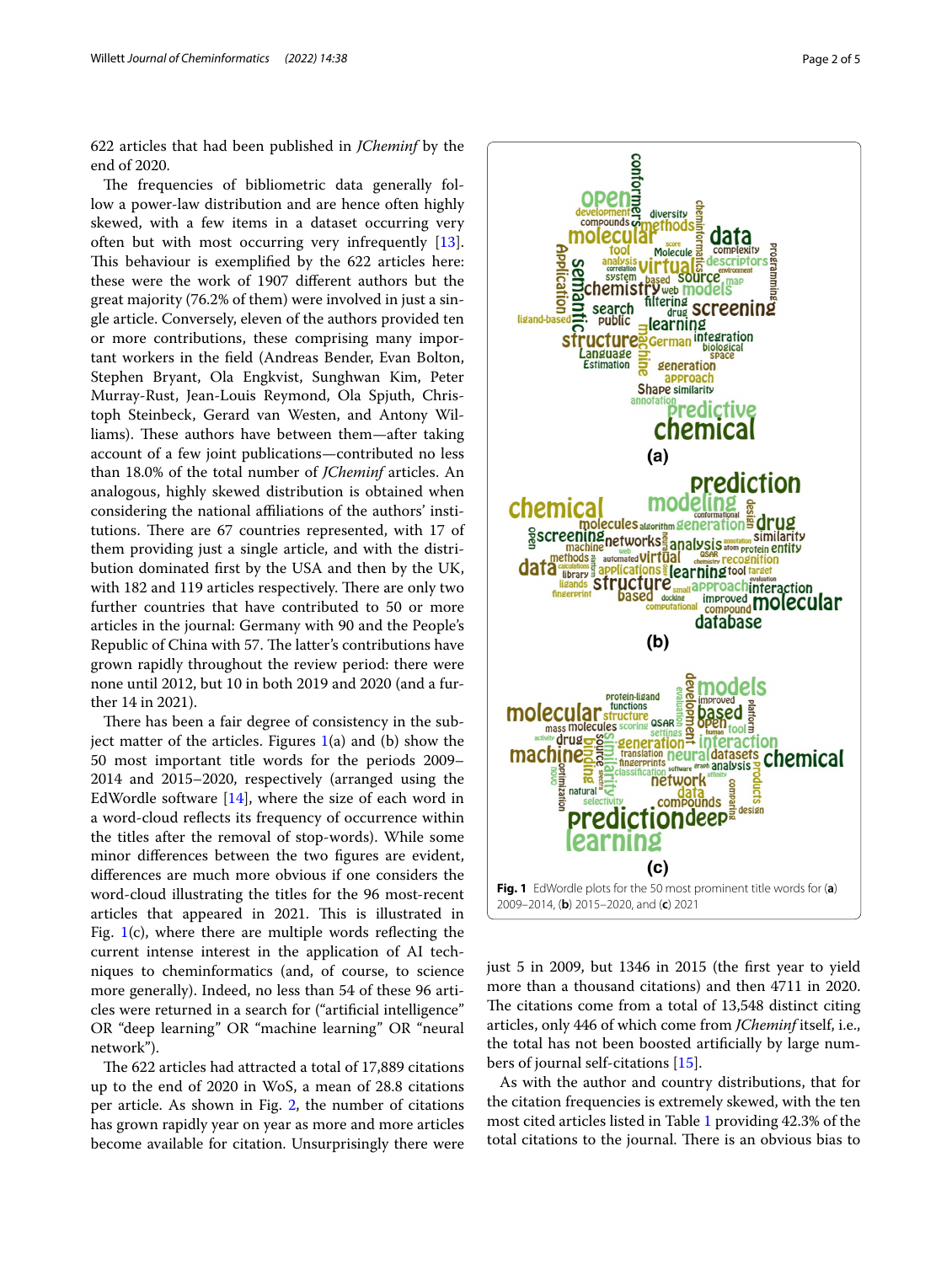

#### <span id="page-2-1"></span><span id="page-2-0"></span>**Table 1** The ten articles attracting the largest numbers of citations up to the end of 2020

| Hanwell MD et al. (2012) Avogadro: an advanced semantic chemical editor, visualization, and analysis platform                                                  | J Cheminform 4:17 (2697 citations) |
|----------------------------------------------------------------------------------------------------------------------------------------------------------------|------------------------------------|
| O'Boyle NM et al. (2011) Open Babel: an open chemical toolbox                                                                                                  | J Cheminform 3:33 (2445 citations) |
| Ru J et al. (2014) TCMSP: a database of systems pharmacology for drug discovery from herbal medicines                                                          | J Cheminform 6:13 (640 citations)  |
| Bikadi Z, Hazai E.(2009) Application of the PM6 semi-empirical method to modeling proteins enhances docking<br>accuracy of AutoDock                            | J Cheminform 1:15 (327 citations)  |
| DeHaven CD et al. (2009) Organization of GC/MS and LC/MS metabolomics data into chemical libraries                                                             | J Cheminform 2:9 (319 citations)   |
| Ruttkies C et al. (2016) MetFrag relaunched: incorporating strategies beyond in silico fragmentation                                                           | J Cheminform 8:3 (276 citations)   |
| Bajusz D et al. (2015) Why is Tanimoto index an appropriate choice for fingerprint-based similarity calculations?                                              | J Cheminform 7:20 (255 citations)  |
| Krstajic D et al. (2014) Cross-validation pitfalls when selecting and assessing regression and classification models                                           | J Cheminform 6:10 (212 citations)  |
| Ertl P, Schuffenhauer A. (2009) Estimation of synthetic accessibility score of drug-like molecules based on molecular<br>complexity and fragment contributions | J Cheminform 1:8 (200 citations)   |
| O'Boyle NM et al. (2011) Confab—Systematic generation of diverse low-energy conformers                                                                         | J Cheminform 3:8 (188 citations)   |

older articles in a listing such as this, since they have had a greater period in which they can attract citations; even so, the dominance of the top two articles—which were published a decade ago—is striking since they account for no less than 28.7% of the total citations. Both of these papers describe software systems, and such papers have always attracted large numbers of citations as a piece of software becomes well established and increasingly used throughout the community [[2\]](#page-4-1). Download statistics provide an additional measure of importance, with the articles quoting more than 270,000 downloads of Avogadro and more than 160,000 downloads of Open Babel. Table [1](#page-2-1) contains two more software articles, describing the Met-Frag and Confab systems, and the next ten highest-cited articles include a further four such descriptions (for MOLE 2.0, CDK, JSME and tmChem). Similar comments apply to database articles, such as the third-ranked one in Table [1](#page-2-1) describing TCSMP. Given the increasing use of standard tools and open data, this behaviour will surely continue to be the case, especially as the open-access nature of the journal means that it is available to the entire research community, something that may enhance the citation counts still further  $[16]$  $[16]$ .

The ten journals providing the largest numbers of citations to *JCheminf* are *Journal of Chemical Information and Modeling* (647 citations), *JCheminf* itself (the 446 mentioned above), *Scientifc Reports* (263), *Molecules* (217), *PLOS ONE* (198), *Bioinformatics* (163), *Journal*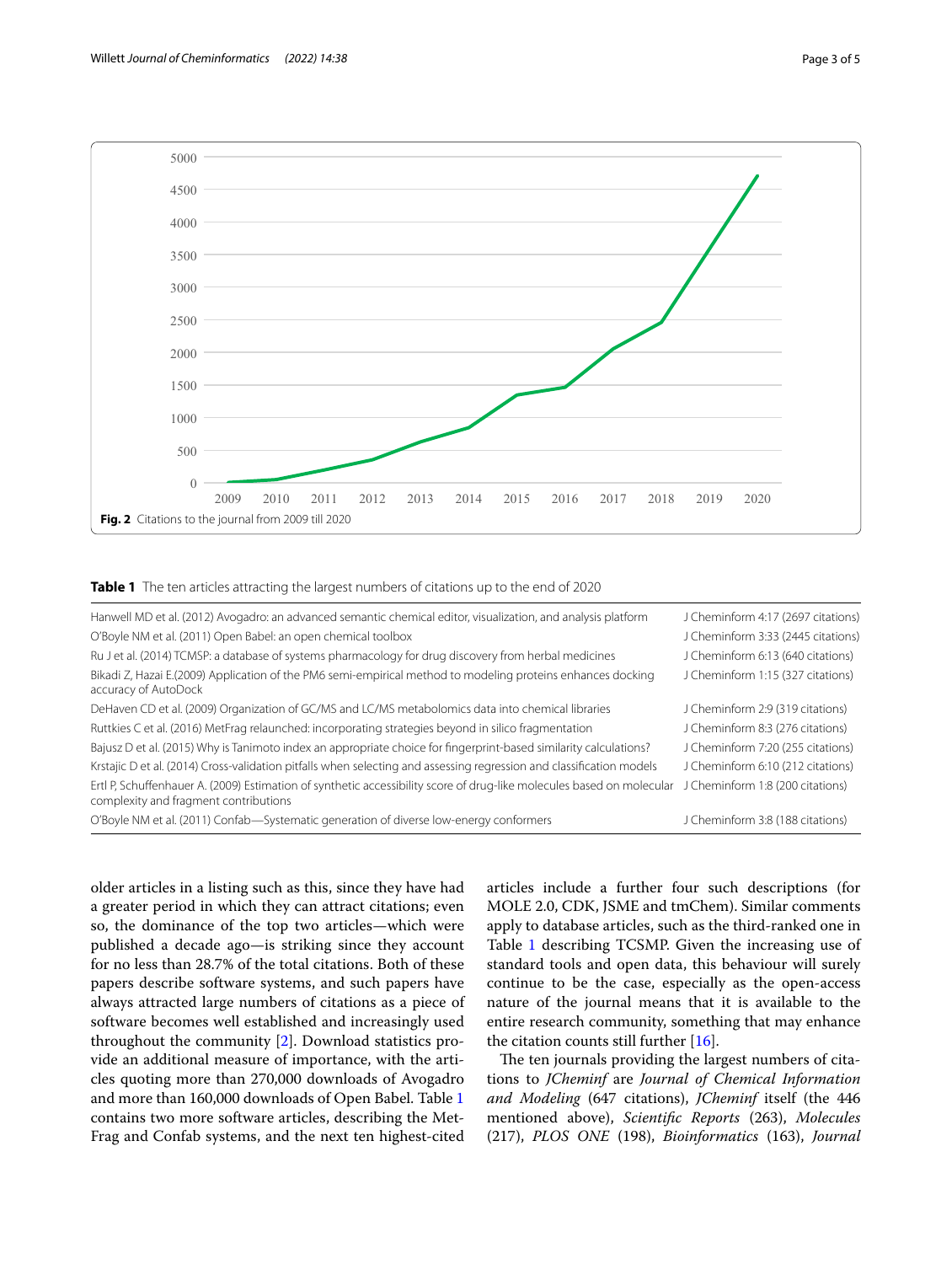*of Biomolecular Structure and Dynamics* (161), *Physical Chemistry Chemical Physics* (156), *Molecular Informatics* (155), and *International Journal of Molecular Sciences* (136). It is hardly surprising that the *Journal of Chemical Information and Modeling* provides the largest number of citations to *JCheminf* since this has for long been the "core" journal for the feld [\[2](#page-4-1), [10\]](#page-4-5): it started life as the *Journal of Chemical Documentation* as far back as 1960, years before the arrival of any of the other journals.

A recent review of the literature of cheminformatics [[10\]](#page-4-5) suggested that the *Journal of Chemical Information and Modeling* and *Molecular Informatics* are the only other journals apart from *JCheminf* that have a noticeably strong focus on this specifc topic, and the many citations from these journals are hence to be expected. The fact that large numbers are also obtained for the other journals listed here demonstrates that *JCheminf* is attracting interest from journals that are beyond, albeit clearly related to, its specialist feld. Of those above, the only possible outlier given the general nature of its contents is *Physical Chemistry Chemical Physics*, but even here the top two articles in Table [1](#page-2-1) are cited very frequently (with 89 and 24 citations respectively to the Avogadro and Open Babel articles).

The importance of a journal is often quantified by its Journal Impact Factor (or JIF), which is calculated by Clarivate for WoS journals. Given the number of citations received in a particular year to articles published in a particular journal during the two preceding years, then the JIF is the ratio of that number to the total number of articles published in the journal during those two preceding years. The 2020 JIF values for the three cheminformatics journals (*Journal of Chemical Information and Modeling*, *Molecular Informatics* and *JCheminf*) are 4.956, 3.353 and 5.514 respectively. It must be emphasized that there are many criticisms of the JIF when used as a quality criterion [\[17](#page-4-12), [18\]](#page-4-13) but the values here do suggest that *JCheminf* is at least comparable in its perceived standing to its two main competitor journals.

In all, the journal has received citations from 2829 different publications (mainly journals), some of which would appear to describe work in felds that are far removed not just from cheminformatics but from chemistry and biology more generally. This is an example of what has been called a knowledge export [[19\]](#page-4-14), i.e., the transfer of knowledge from one academic feld to another. The extent of this behaviour can be quantified by using the WoS subject categories: here, every journal is allocated to one or more of 254 diferent categories, and it is hence possible to explore the extent of knowledge exports from *JCheminf* by considering the subject categories of the articles that cite it.

The *JCheminf* articles have been cited by journals belonging to no less than 200 diferent categories, some of which seem, on frst sight at least, to have nothing to do with cheminformatics. For example, the 212 citations to the article by Krstajic [[20](#page-4-15)] on the use of crossvalidation for assessing classifcation and regression models include ones from journals as diverse as *Child Abuse & Neglect* (in the Social Work category) [[21\]](#page-4-16)), *Maritime Policy & Management* (in Transportation) [[22](#page-4-17)]) and *Resuscitation* (in Emergency Medicine) [[23\]](#page-4-18)). There are many other such non-obvious citations: for example, an article in *Global Change Biology* (in Biodiversity Conservation) [[24\]](#page-4-19) made use of the OpenBabel toolbox article [[25](#page-4-20)]; and one in *Computers, Environment and Urban Systems* (in Regional and Urban Planning) [\[26](#page-4-21)] drew on the work of Skuta et al. [[27\]](#page-4-22) on the visualization of dendrograms. It must be emphasized that the great majority of citations are from journals with which *JCheminf* might be expected to share at least some commonality of interest (as discussed previously); even so, the presence of citations such as the examples above serve to demonstrate the increasing breadth of the journal's infuence.

In conclusion, it would appear that the *Journal of Cheminformatics* has established itself as one of the most important publications in the feld since it frst appeared in 2009. It attracts attention (in the form of citations) not only from other journals in its specialist feld, but also from biological and chemical journals more widely, and from journals that are far removed in focus from it but that are still able to beneft from the articles that it publishes.

#### **Abbreviations**

*JCheminf*: *Journal of Cheminformatics*; JIF: Journal Impact Factor; WoS: Web of science.

#### **Acknowledgements**

Thanks are due to Barbara Zdrazil and Wendy Warr for helpful comments on this article.

#### **Author contributions**

There is only one author. The author read and approved the fnal manuscript.

#### **Funding**

Not applicable.

#### **Availability of data and materials**

Not applicable.

#### **Declarations**

**Ethics approval and consent to participate** Not applicable.

**Consent for publication**

Not applicable.